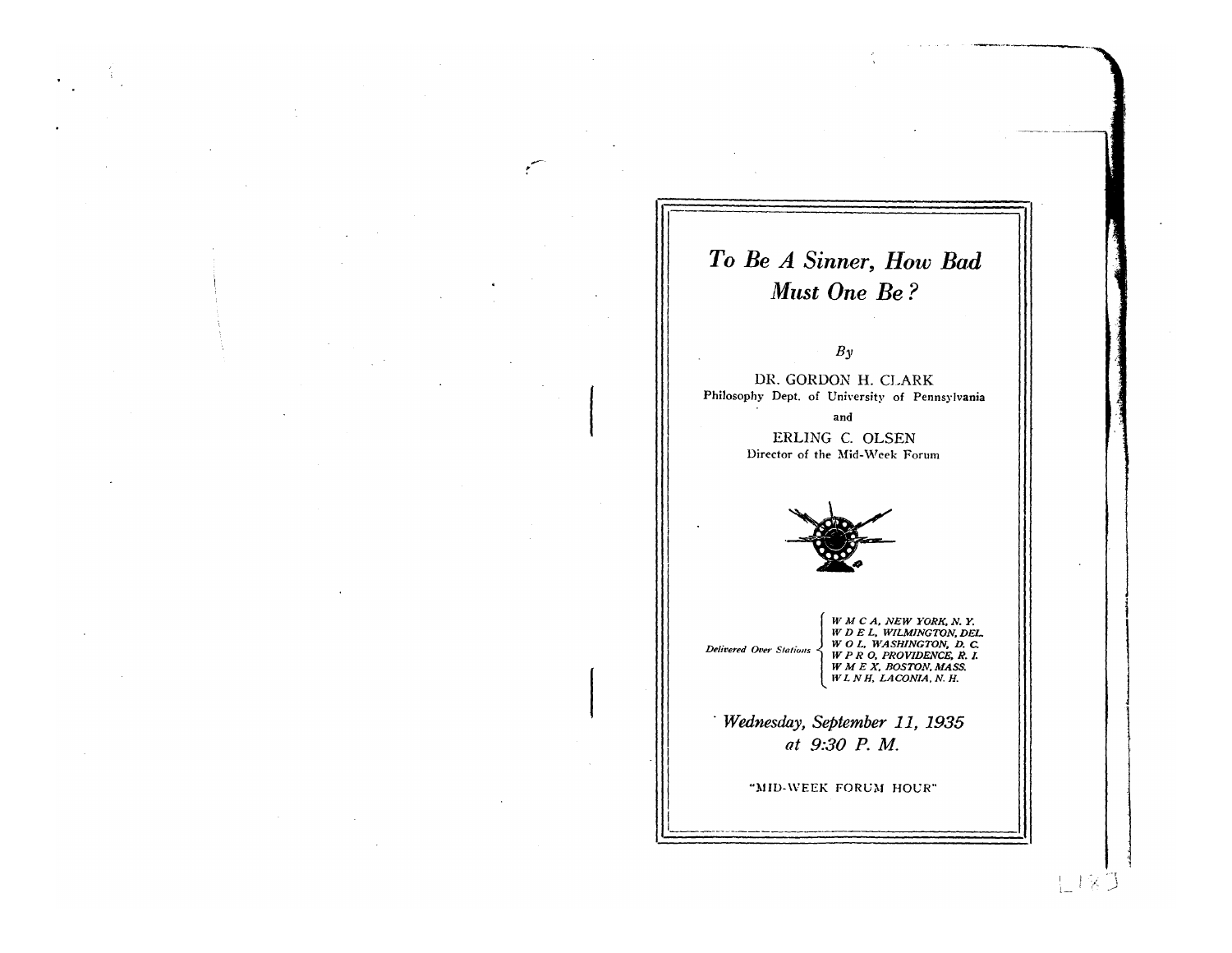## *Thirty-jirst Mid-Week Forum*

*Theme: To Be A Sinner, How Bad Must One Be?* 

 $b<sub>y</sub>$ 

#### DR. GORDON H. CLARK and ERLING C. OLSEN

STATION W M C A. NEW YORK SEPT. 11, 1935

 $Mr. OLSEN:$  It is a pleasure, Dr. Clark, to have you with us again on this program. I remember very well how you told us last Spring of the archaeological discoveries which, from time to time, are confirming the historicity of the Bible. I was particularly pleased with the discoveries that showed that Genesis was historical, for such a large proportion of the vicious, destructive criticism is based on the idea that the early books of the Bible are forgeries of later centuries. Are you going to tell us of more such discoveries tonight, Dr. Clark?

DR. CLARK: No. not tonight, Mr. Olsen. But first let me thank you for so kindly inviting me to participate with you again in this most excellent series of programs, for association with you and your other speakers these Wednesday evenings is a distinct pleasure.

! I

l

MR. OLSEN: Just a moment. Dr. Clark, before you go any further. This noon, as I entered the restaurant where I was to have lunch, I met a couple of friends-both fine Christian gentlemen. One is a stock broker, and when I suggested that we were having you as onr guest speaker this evening and mentioned your association with the University of Pennsylvania, he raised the question: "Can any good thing come out of Nazareth?" As much as it does surprise some people, I assured him there are a few college professors left in this world who do believe the Bible.

DR. CLARK: Thank you. Mr. Olsen. However, as for the suhject tonight. J do not wish to speak of archaeology, interesting as it is. For the Bible contains something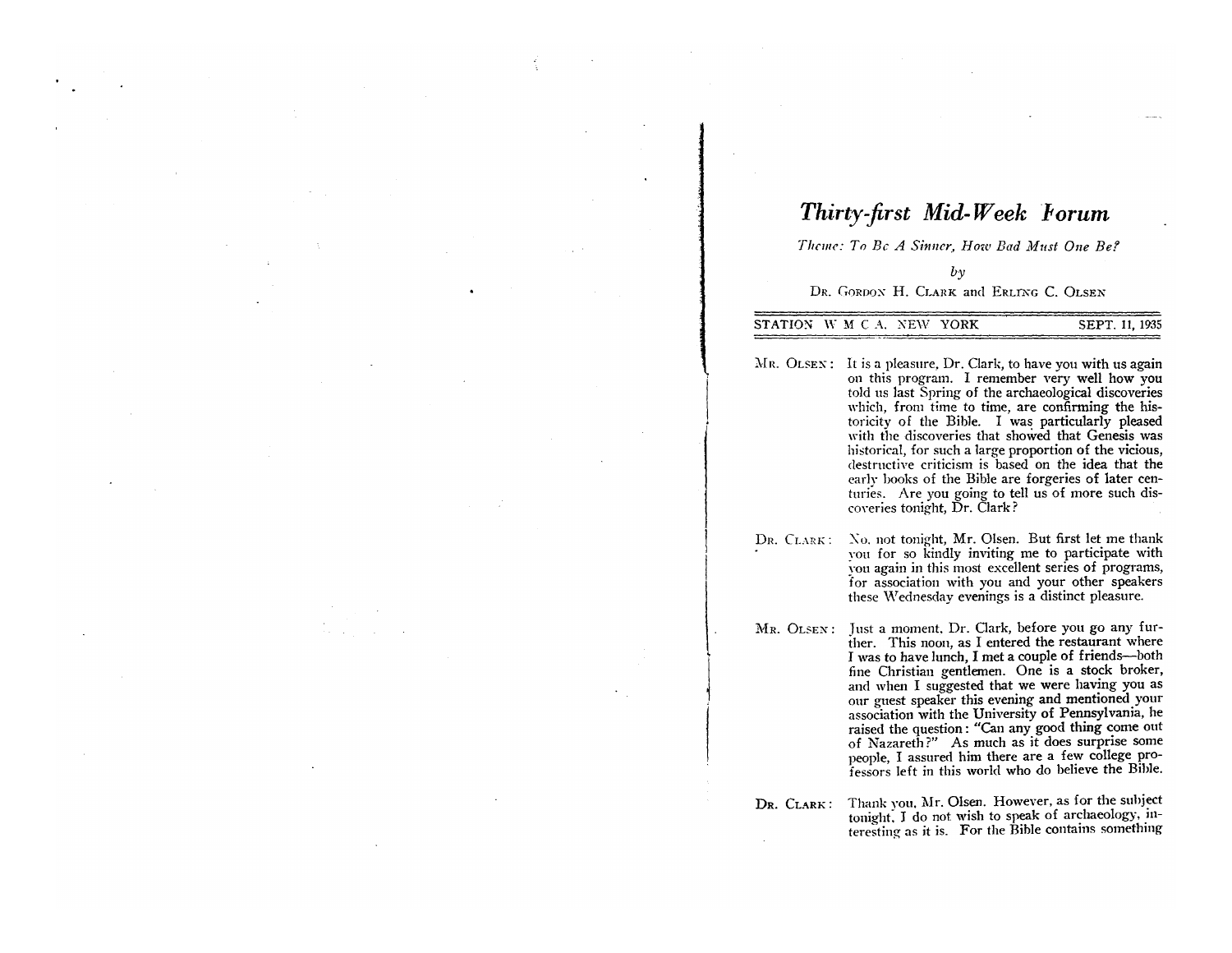more important than historical facts. The mere fact that Jesus Christ died, for example, the mere fact, I say, all by itself, is of very little importance. Christianity in its earliest years would never have received a fayorahle hearing. if the apostles told the Gentile world merely that a Man was crucified in Jerusalem. Many men had been crucified; what makes Christ's death so important above all the others is the reason; the explanation which the Bible gives of the historical fact. Christ died. is the fact: for our sins. is the explanation.

MR. OLSEN: Yes, that is true, but you cannot prove the truth of these explanations, as you call them, the way yon proye the hare, historical facts, can you ? You cannot dig- up some inscription. or some weapon, or arteiact to prove this type of thing. Don't you have to argue that archaeology proves the facts true, and then infer that such a trustworthy document must have the explanation right also?

DR. CLARK: There is great force, Mr. Olsen. in showing that a document or a man tells the truth every time he or it can be checked up on, and then inferring that most probably he is truthful the rest of the time. Indeed that is what we do every day. But in addition to this type of inference, there are methods of showing that the Bible is true in matters other than historical fact. These methods perhaps are not as definite as an archaeological discoverv. \\'hen a prejudiced opponent who is determined never to admit anything in favor of Christianity. is confronted with an archaeological discovery he is silenced. But these arguments wiII presuppose an unprejudiced, sincere person with an average amount of practical wisdom and experience.

r-

MR. OLSEN: Your remarks, Dr. Clark, open up possibilities I should like to investigate. Could you give reasons for accepting, say, the Biblical doctrine of  $\sin$ ? I do not mean that you should prove the existence of evil in the world; everyone admits that. But could YOU show that men are, as the Bible teaches, inherently evil: governed by an evil principle, called sin. and are in consequence incapable of any spir-

itual good? In other words, is the Bible true when it says that men are dead in trespasses and sins and are by nature. the children of wrath? This is rather important. hecause one's views on this matter necessarily affect his idea of Christ and the whole matter of redemption.

Well. Mr. Olsen, since you have mentioned human

DR. CLARK:

I ,I,

depravity, let us suppose two boys are shooting dice. The dice which one boy uses, constantly come seven. The suspicion immediately arises, does it not, that those dice have an inherent tendency to come seven? It is no longer a matter of chance, but there is a cause inside the dice to account for the uniform result. Or. the illustration may be a family, whose members for several generations have all died from T. H. People then point to that family and say it has an inherent weakness, an hereditary tendency to tuberculosis. In exactly the same manner, then, when all men do wrong and no man is perfect, we must assume a uniform cause, to explain the uniform result. When all men sin, it is no longer a matter of chance, hut is to he explained. as the Bible claims. hy an inherent weakness. an hereditary depravity.

This argument is strengthened by the fact that it is not necessary to wait for maturity before this evil tendency manifests itself. Children, as soon as they can tell right from wrong, disobey and do wrong. Even when the parents are Christians, and have trained their children well, and have set them good examples, even then, the children are sure to do evil. How, Mr. Olsen, how can this phenomenon be explained, except by an inherent tendency? And as the children grow older, the disposition to evil grows stronger; for while children are often thoughtless and selfish, it is in adults we find the most malice. Even the Christian ·adult, whom we believe to be restrained from evil by God's special grace, manifests such a powerful tendency to sin that Paul and many others say: " $\dots$  What I would. that do I not; but what I hate, that do 1." If, then. there he no such evil in man; no such inherent and

4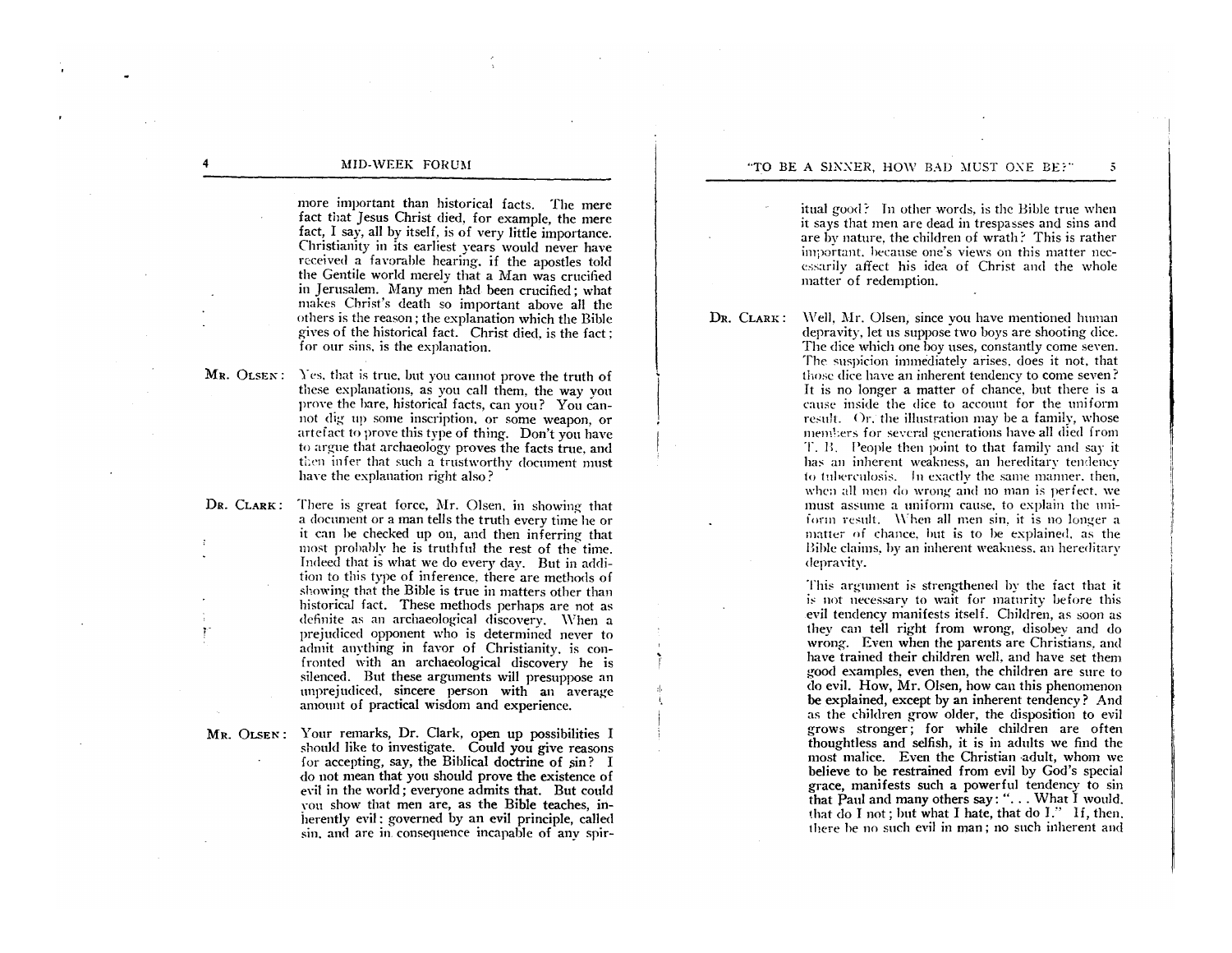r- (

> hereditary depravity, why, we ask, why are not all children perfect, and many adults as welI ?

- MR. OLSEX: You have put your argument very forcefully, Dr. Clark, but I fear you have left yourself fatally vulnerable in one spot. Do you not see that if evil deeds prove an evil tendency, good deeds prove a good tendency. In fact, though there are crimes aplenty, men's good deeds far outnumber their evil deeds. Even the desperate criminal does not rob and kill every day, and in the case of ordinary folk, their good is obviously greater than their evil. The very fact that ordinary folk rebel at crime, and want laws against crime enforced, shows that by nature they are pretty good after all. In this case the Bible has presented a distorted picture of human nature, and is to that extent untrue-at least on the basis of your argument.
- DR. CLARK:  $Mr.$  Olsen, I regret I am forced to say that your objection is an example of that clever type of sophistry which substitutes an irrevelant question for the main point.
- MR. OLSEN: Woof, that hit the mark!
- DR. CLARK: The real question is not the proportion of good deeds to evil--this can be discussed in a moment. The real question is: Does man tend in his heart to innocence and favor with God, or does human nature invariably lead him to sin? Now, innocence and favor with God depends on perfect obedience to His commands. A man either obevs or he does not. He is either perfect or a sinner. There is no middle term. For God, being God, cannot require less than His requirements. The proportion of good to evil is beside the point. Consider a ship crossing the Atlantic. It is a slow ship and would take two weeks if it completed its journey. But, unfortunately, this ship is destined to sink. Now then, although sure to sink; would you call it a good ship merely because it goes more than half the journey? It sails very well for ten days: it uses only one

day to sink. The proportion, therefore, between its good and evil days is ten to one. But, is it a good ship? Of course not, and human nature is likewise evil, regardless of proportions.

MR. OLSEN: Yes, you are clearly right about the ship, but doesn't the idea of proportion have some weight in human nature?

DR. CLARK: If you want to take proportion into account. Mr.

I

 $\mathbf{r}$  $\mathbf{I}$ 

Olsen, I am sure you would want to figure it correctly. To do so, we must remember that sin includes not only doing what God tells us not to do; it includes as well, not doing what God tells us to do. Now, I should like to substantiate the Biblical doctrine without recourse to the Bible itself, but it seems to me that even a non-Christian, if not prejudiced against all religion, would admit the validity of Christ's command: "... Thou shalt love the Lord thy God with all thy heart, and with all thy soul, and with all thy mind, and with all thy strength: ... and thy neighbour as thyself." But, let me ask, who does, and what proportion of the time does he do it? Obviously, nobody ever does. What then becomes of the idea that men's good deeds outnnmber their evil deeds? Or, put it this way-If an acquaintance does us some slight injury, we can get terribly angry about it. Now, contrast this liwly anger about a slight injury, with a good man's slight love for God Who in Himself is so excellent. It is out of all proportion. How can we explain this incongruity, except by a peculiar kink in our nature, an inherent tendency, an hereditary depravity?

MR. OLSEN: When you refer to man's relation to God, it seems tome that anyone who sincerely faces the situation will admit that we do not honor Him as we should; moreover, when you-look at it that way, the argument about proportion is all in your favor. But still, I am not sure it proves your main point. Yon wished to prove an inherent, hereditary depravity. Now. cannot the evil actions of men be explained hv the fact that they follow had examples? The